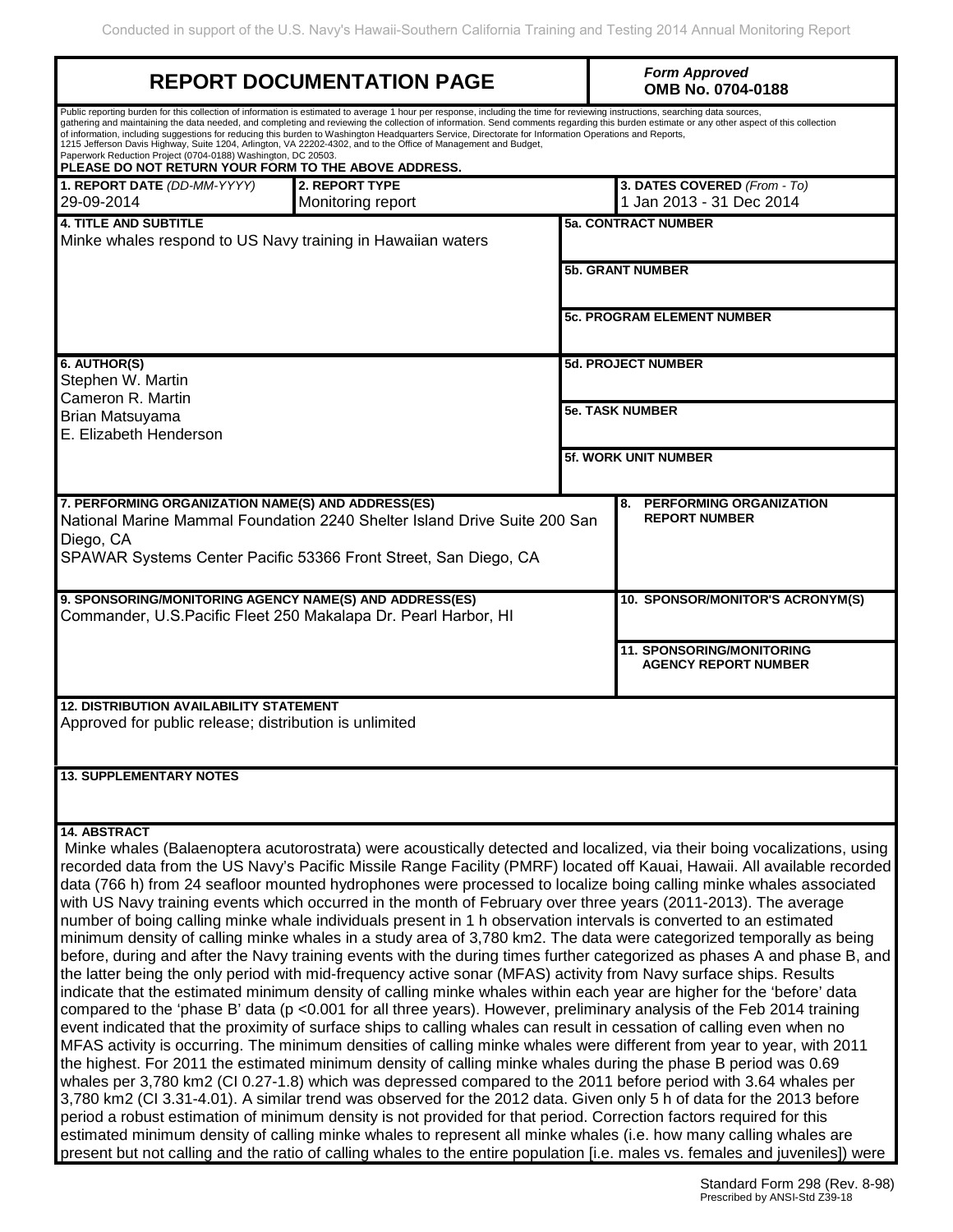INSTRUCTIONS FOR COMPLETING SF 298 not available and would result in higher density estimates. Thus this estimate may also be considered a minimum density for all minke whales for these periods of time in this study area.

**15. SUBJECT TERMS**

Monitoring, marine mammal, adaptive management review, Hawaii Range Complex

| $\,$ 16. SECURITY CLASSIFICATION OF: |                                      | <b>17. LIMITATION OF</b><br><b>I ABSTRACT</b><br><b>UU</b> | <b>18. NUMBER</b><br><b>I</b> OF PAGES | <b>19a. NAME OF RESPONSIBLE PERSON</b><br>Department of the Navy |                                                          |
|--------------------------------------|--------------------------------------|------------------------------------------------------------|----------------------------------------|------------------------------------------------------------------|----------------------------------------------------------|
| l a. REPORT<br>Unclassified          | <b>I</b> b. ABSTRACT<br>Unclassified | <b>I</b> c. THIS PAGE<br>Unclassified                      |                                        |                                                                  | 19b. TELEPONE NUMBER (Include area code)<br>808-471-6391 |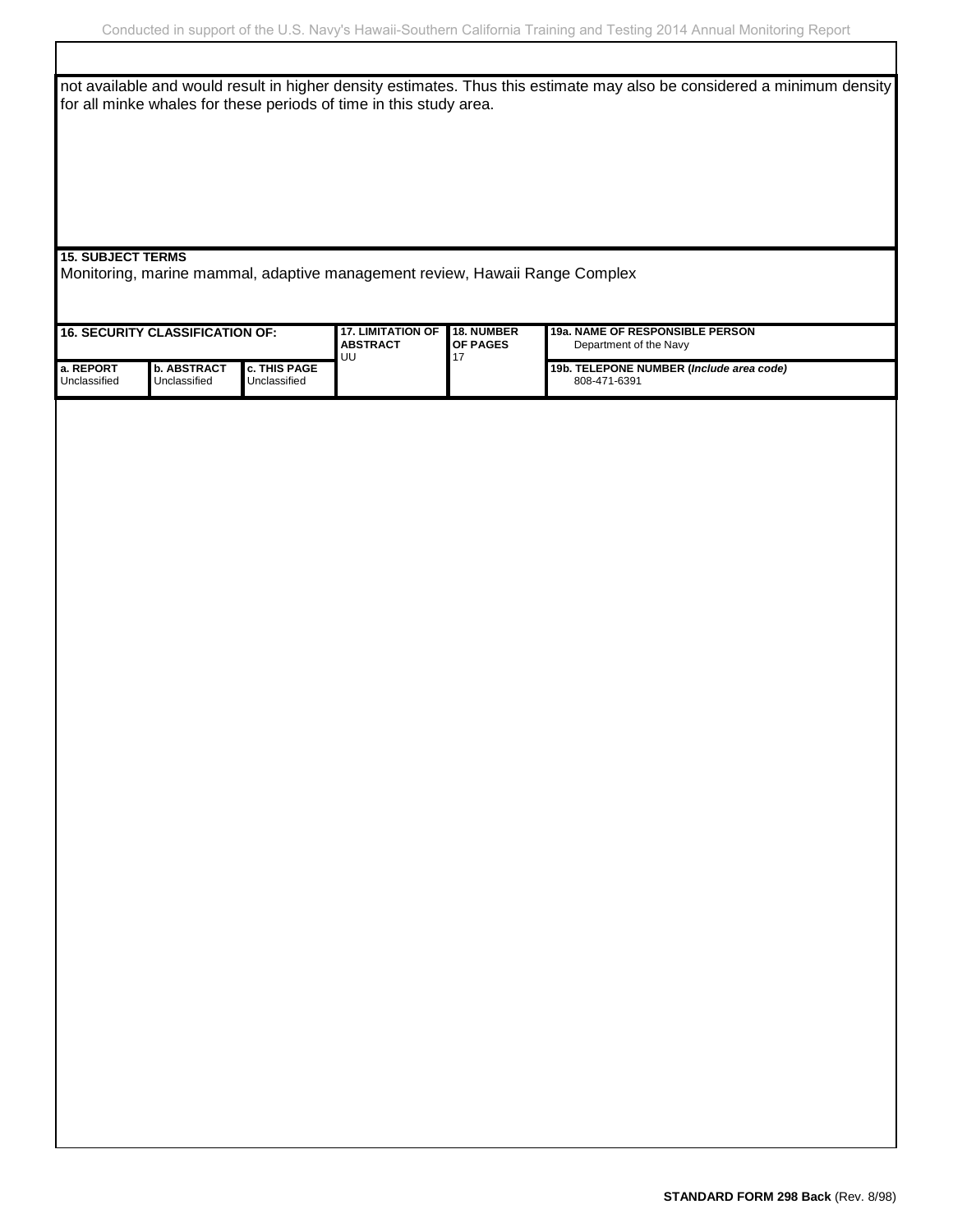#### Minke whales respond to US Navy training in Hawaiian waters

29 September 2014

Stephen W. Martin<sup>1</sup>, Cameron R. Martin<sup>1</sup>, Brian Matsuyama<sup>2</sup> and E. Elizabeth Henderson<sup>1</sup> <sup>1</sup>National Marine Mammal Foundation, 2430 Shelter Island Drive Suite 200, San Diego, CA 92106 <sup>2</sup>SPAWAR Systems Center Pacific, 53560 Hull Street, San Diego, CA 92152-5001

## Abstract:

Minke whales (*Balaenoptera acutorostrata*) were acoustically detected and localized, via their boing vocalizations, using recorded data from the US Navy's Pacific Missile Range Facility (PMRF) located off Kauai, Hawaii. All available recorded data (766 h) from 24 seafloor mounted hydrophones were processed to localize boing calling minke whales associated with US Navy training events which occurred in the month of February over three years (2011-2013). The average number of boing calling minke whale individuals present in 1 h observation intervals is converted to an estimated minimum density of calling minke whales in a study area of 3,780 km<sup>2</sup>. The data were categorized temporally as being before, during and after the Navy training events with the during times further categorized as phases A and phase B, and the latter being the only period with mid-frequency active sonar (MFAS) activity from Navy surface ships. Results indicate that the estimated minimum density of calling minke whales within each year are higher for the 'before' data compared to the 'phase B' data (p <0.001 for all three years). However, preliminary analysis of the Feb 2014 training event indicated that the proximity of surface ships to calling whales can result in cessation of calling even when no MFAS activity is occurring. The minimum densities of calling minke whales were different from year to year, with 2011 the highest. For 2011 the estimated minimum density of calling minke whales during the phase B period was 0.69 whales per 3,780 km<sup>2</sup> (CI 0.27-1.8) which was depressed compared to the 2011 before period with 3.64 whales per 3,780 km<sup>2</sup> (CI 3.31-4.01). A similar trend was observed for the 2012 data. Given only 5 h of data for the 2013 before period a robust estimation of minimum density is not provided for that period. Correction factors required for this estimated minimum density of calling minke whales to represent all minke whales (i.e. how many calling whales are present but not calling and the ratio of calling whales to the entire population [i.e. males vs. females and juveniles]) were not available and would result in higher density estimates. Thus this estimate may also be considered a minimum density for all minke whales for these periods of time in this study area.

## INTRODUCTION

There has been concerted effort in understanding the role of active sonar in stranding of marine mammals since the multi-species stranding event in the Bahamas in 2000 (Evans, Hogarth, England, Livingstone and Johnson 2001). Much of the focus has been on beaked whale species as this stranding resulted in seven dead animals, six of which were beaked whales. This stranding was also unusual in that two minke whales stranded. One of the stranded minke whales spent over 24 h on the beach and was physically removed to deep water by a boat. The second stranded minke stayed in a shallow enclosed harbor for two days before being escorted to deep water by a boat. Neither minke were examined while in shallow water or on the beach and they were not reported to re-strand.

Various reports have shown behavioral responses (e.g., cessation of foraging clicks and changes in dive ascent rates) of beaked whales to mid-frequency active sonar (MFAS) activity at the US Navy's three test ranges: the Atlantic Undersea Test and Evaluation Center (AUTEC) in the Bahamas (McCarthy et al. 2011), the Southern California Offshore Range (SCORE) off California (DeRuiter et.al. 2013), and the Pacific Missile Range Facility (PMRF) in Hawaii (Manzano-Roth et.al. in process). The Behavioral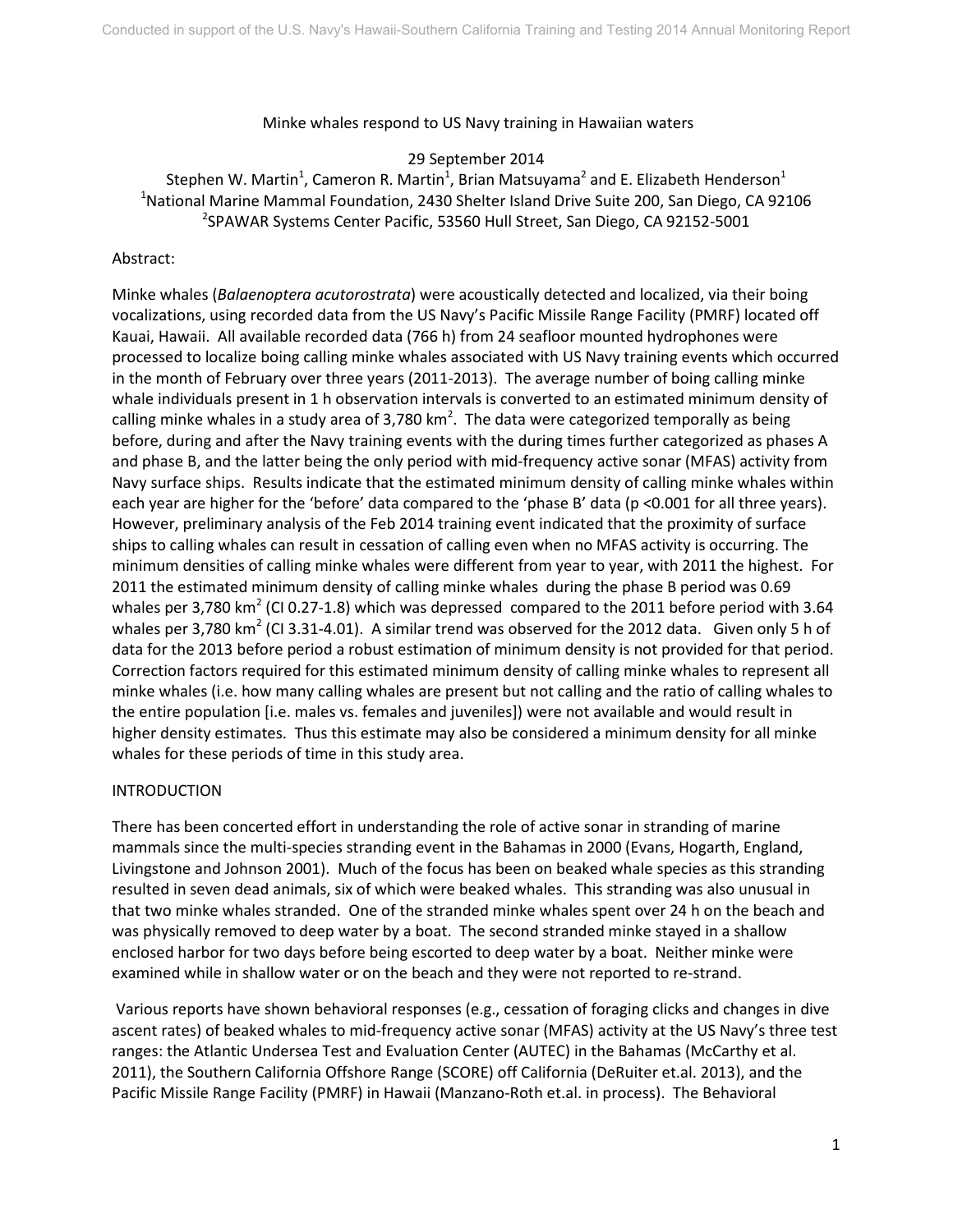Response Study (BRS) conducted off southern California has also reported that blue whales (*Balaenoptera musculus*) respond to simulated MFAS by a cessation of deep feeding, increased swimming speeds, and directed travel away from the sound source (Goldbogen et.al. 2013). Fin whales (*Balaenoptera physalus*) have also shown changes in acoustic signal parameters resulting from shipping noise and seismic air gun activity (Castellote et al. 2012). However, there is the potential argument that some reported effects could partially be due to ship activity rather than solely from MFAS or air guns. Richardson et al. 1995 documented disturbance reactions of baleen whales to multiple disturbance sources including ships and boats. Watkins (1986) reported on four baleen species (minke, right, humpback and fin whales) reactions to boats in Cape Cod waters with a general finding that avoidance was especially strong when boats directly approach whales and that whales go silent when disturbed. Richardson et al. (1985) observed that when bowhead whales (*Balaena mysticetus*) were approached within 1-4 km by boats (e.g. seismic vessels, drill ships, and dredging vessels) that the surface/dive cycles became shorter and the whales swam away rapidly. Moore and Clarke (2002) reported on potential impact of multiple sources of human activity, including commercial shipping and whale watching boats on gray whales in the northeast Pacific. A study of minke whales on a feeding ground off Iceland (Christiansen et al. 2013) found a possible decrease in foraging behavior in the presence of whale watching craft. Minke whale behavior in Hawaiian waters is believed to be for breeding purposes, so sensitivity to boats may be different from that on feeding grounds.

Minke whales are a difficult species to sight due to their small size, low visibility blow, and short surfacing intervals which is compounded in Hawaiian waters in the winter/spring months due to generally higher sea states. However, the boing sound has been seasonally detected off Hawaii since the 1960s (Wenz 1964) and was suspected to be produced by a whale species (Thompson and Friedl 1982), but was only recently associated with minke whales (*Balaenoptera acutorostrata*) (Rankin and Barlow 2005). Given the seasonal and spatial overlap of boing calls with humpback whale (*Megaptera novaeangliae*) song, it is suspected that only sexually active males make boing vocalizations for breeding purposes, similar to the humpback whale (Payne and McVay 1971). The minke whale boing call is readily automatically detected (Mellinger et al. 2011) and localized (Martin et al. 2013) using recorded acoustic data from PMRF. Model-based localization methods have been applied to US Navy range hydrophone data for sperm whale (*Physeter macrocephalus*) clicks (Tiemann et al. 2006, Nosal 2012) and more recently for humpback whales (Helble et al. submitted). A model-based localization method was utilized here to investigate minke whale boing vocalization behavior relative to US Navy training activities conducted during the month of February over three years (2011-2013).

This study included times of US Navy training activities which involve multiple vessels (various sized surface ships and undersea vessels) and aircraft (both fixed and rotary wing) that participated in, and supported the training activity. Acoustic data has been recorded before, during and after specific US Navy training events in February since 2011. Utilizing these recorded acoustic data from the PMRF underwater range hydrophones, individual minke whales were automatically detected and localized based upon their boing calls. The number of individual boing calling minke whales in the study area was quantified on hourly intervals for available recorded data before, during, and after these training events. The average number of boing calling minke whales in 1 h observation intervals also provides a minimum estimated density of minke whales in the study area for the periods of time for which recorded data were available.

## **METHODS**

*Study Area*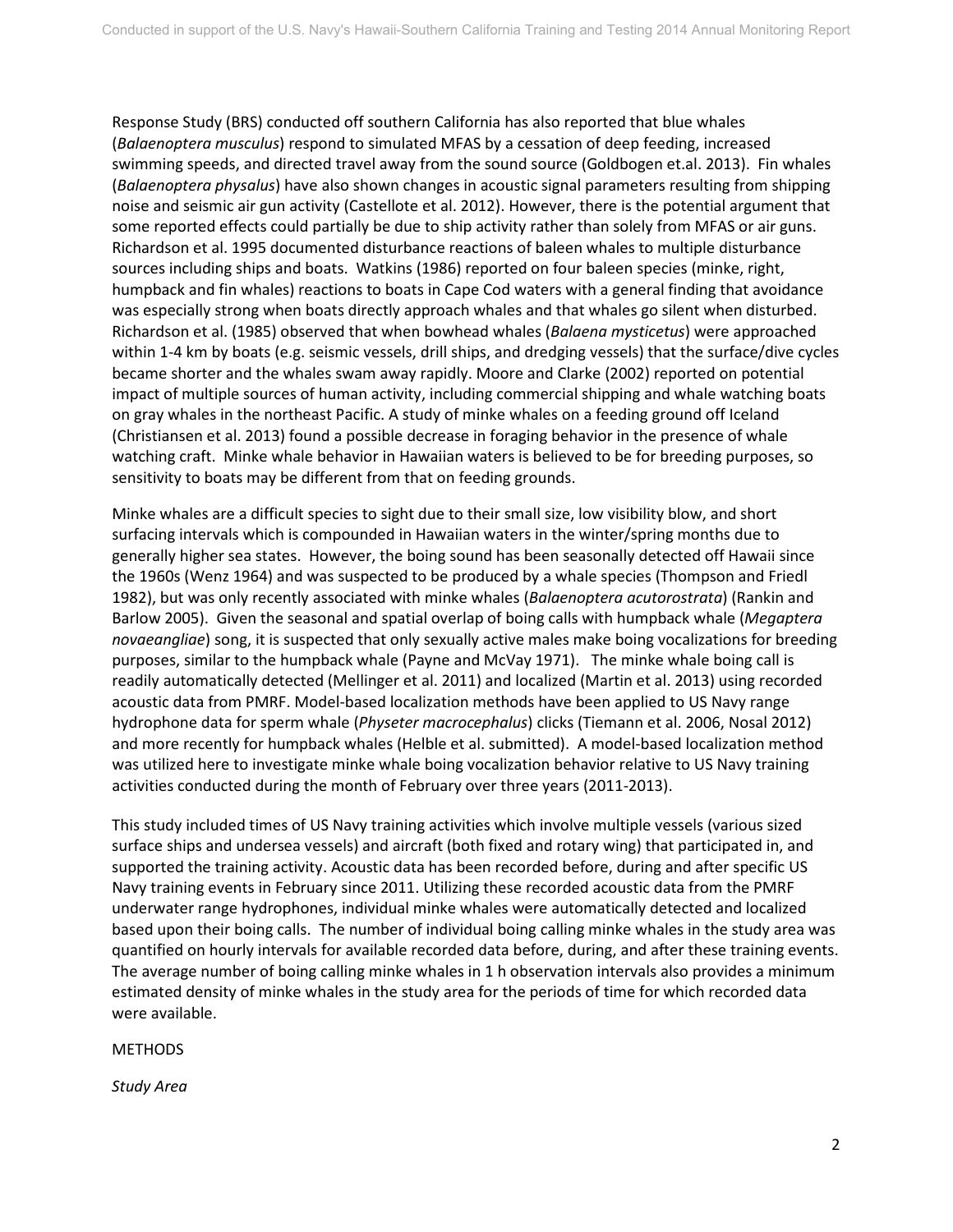The study area of 3,780 km<sup>2</sup> was 54 km in the east-west direction and 70 km in the north-south direction. The study area is approximately centered on the offshore hydrophones where US Navy training has occurred off of the island of Kauai, Hawaii, but has been extended to the east and west of the hydrophones by approximately 20 km. The study area was not extended significantly to the north beyond the hydrophone range (localization accuracy concerns) nor to the south due to different characteristics in the southernmost six hydrophones (e.g. ambient noise fields, shallower bathymetry and different spectral responses). Figure 1 depicts the study area highlighted in light red superimposed on a nautical chart of the area, along with approximate locations of the 24 hydrophones used for analysis.

## *Automated Acoustic Detection, Classification, and Localization*

The same types of training events occurred during the month of February in 2011, 2012, and 2013, where each training event consisted of multiple days of various activities conducted in two distinct phases. Phase A involved training without naval surface ships equipped with MFAS participating, while phase B involved surface ships conducting MFAS training (e.g. AN/SQS-56 and AN/SQS-53C). The time periods analyzed herein were segmented and labeled relative to the training activity as: before, phase A, phase B, and after. The February 2013 training event had a weekend period between the two phases of training which was labeled "between". Thirty-one bottom-mounted range hydrophones were recorded; of those, 24 had suitable bandwidth for detection of minke boing calls which have peak frequencies around 1400 Hz as observed by a bottom-mounted hydrophone (Thompson and Friedl 1982). In late August of 2012 an additional 31 hydrophones were added, bringing the total number of hydrophones recorded suitable for minke boing analysis up to 47. For compatibility with the earlier years, this study utilized the same 24 hydrophones for the February 2013 data. However, an additional analysis was conducted for February 2013 to compare the localizations from the 47 hydrophones with the subset of 24 hydrophones which were recorded in the prior years. The additional hydrophones were expected to increase both the accuracy of minke whale localizations farther from the range and the number of localized individuals farther from the hydrophone array.

Automated methods of detection, classification, and localization of minke whale boing vocalizations have been developed and previously applied to US Navy hydrophone data from PMRF (Mellinger et al. 2011, Martin et al. 2013). The minke boing is complex, with multiple spectral components from around 100 Hz to over 10 kHz (figure 2 in Martin et al. 2013). For bottom mounted hydrophones located in deep (>1 km) water such as at PMRF, the last detectable component of the minke boing at distances over 30 km is typically detected in the 1350 to 1440 Hz band (Mellinger et al. 2011). The peak frequency in this band, termed the dominant spectral component (DSC) with sub-Hz frequency bin width has been shown to be a feature to help isolate individuals (Martin et al. 2013). An improvement to the boing detector was also made to better detect the onset of the call, which improved the accuracy of the automatic detection start time and in turn improved the localization accuracy. Automatic minke boing detections were required to exceed the background noise level estimate in the detection band for at least 0.8 s. Previous localizations of boing-vocalizing minke whales were performed using twodimensional hyperbolic methods and times of arrival with four hydrophones required in the solution (Martin et al. 2013). While this previous localization method worked well for animals located within the hydrophone array, model-based localization was added to improve localization farther from the hydrophone array.

The model-based localization utilized is similar to other methods previously reported (Tiemann et al. 2006, Nosal 2012). Model-based methods compare measured time differences of arrival (TDOA) across multiple hydrophones with arrival times based upon modeled TDOAs from potential source locations.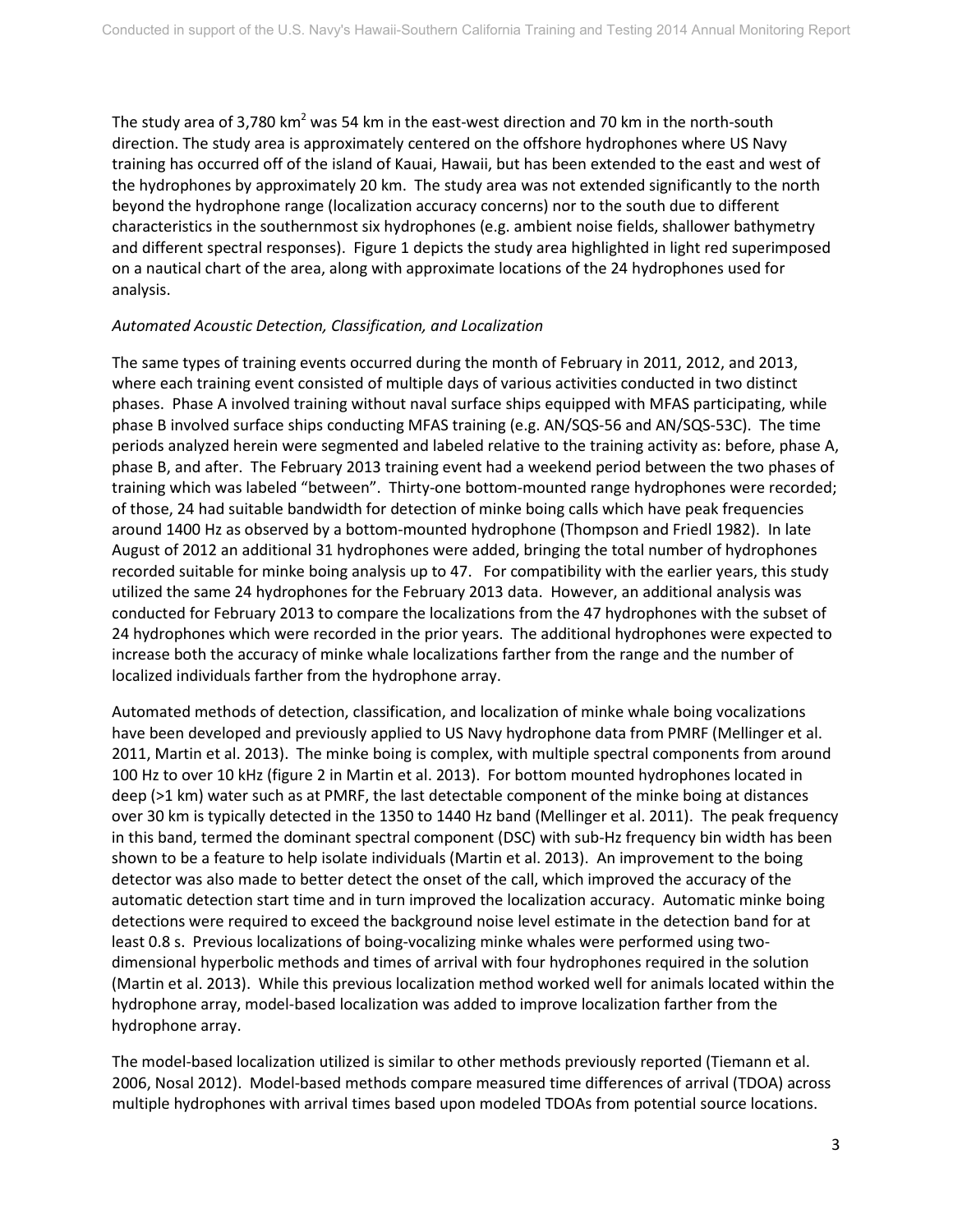Measured TDOAs have typically been based upon cross correlation of signals received from spatially separated hydrophones. Here, the measured arrival times were based upon the automatic detection start times. The time difference of arrival between two hydrophones, i and j (  $TDOA_{ij}$  or  $\Delta T_{ij}$ ) is defined as  $T_i - T_i$  where  $T_i$  is the measured presumed first detected arrival of a single call and  $T_i$  is the measured arrival of the call at the  $j<sup>th</sup>$  hydrophone. The weighted least squares (LS) between measured  $(\Delta T_{ij, measured})$  and modeled  $(\Delta T_{ij, modeled})$  TDOAs as defined by equation 1 were minimized utilizing a spatial grid search method where *i* represents the hydrophone with the first detected arrival of a single call and *j* represents hydrophones with subsequent arrivals of the call to the maximum of N hydrophones using equation 1.

$$
Equation 1) \qquad LS = \sqrt{\sum_{j=2}^{N} W_{Tj, modeled} \frac{(\Delta T_{ij,measured} - \Delta T_{ij,modeled})^2}{N}}
$$

The weighting function *WTj,modeled* weighs the contributions to the *LS* s according to their order in the time of arrival with the later arrivals weighted less than earlier arrivals and normalized such that  $\sum_{j=2}^N W_{Tj, modeled}=N.$  Using these results, a new search grid was established with reduced spacing centered at the cell location possessing the lowest *LS* value. This process was repeated for a maximum of 16 iterations with every iteration resulting in finer and finer grid resolution if *LS* thresholds were achieved. If the final candidate location meets threshold criteria, the localization was kept; otherwise the localization was discarded and a new set of detection times were loaded into the algorithm. Animal depth was assumed to be at or near the surface and the actual hydrophone depths were utilized with an assumption of iso-velocity water, computed as the average over the historical sound velocity profile for the area and time (newer methods take into account non-iso-velocity water assumptions).

The threshold criteria for an accepted localization involved multiple requirements. The first stage of the localization process computed a tentative solution which required the DSC frequencies of the first four detections to be within 3.5 Hz of one another to reduce the search space down from all possible detections. This was justified as a single call would ideally be detected with the same frequency as received on different hydrophones; however for various reasons (e.g. propagation effects and complexities of the amplitude modulated constant frequency portion of the boing call) the precise frequency can vary a small amount. Measured TDOAs from other hydrophones were later included into the localization solution using a smaller initial start grid centered at the four TDOA location. *LS* grid iterations continued and the threshold criteria were again applied. Known singularities exist when the *LS* minimization process encounters local minima; however, these can be reduced by further requiring a minimum threshold requirement on the number of TDOA detections used in the final localization. When processing the 24 recorded hydrophones, it was not unusual to have over a dozen hydrophones included in the localization solution for a single boing vocalization.

All potential localization solutions also required that the weighted *LS* could not exceed 0.5 s and individual TDOA differences from measured to modeled did not exceed 0.25 s. These parameters are user configurable and affect performance; the above values are rather loose in terms of localization accuracy, however they resulted in providing more call localizations from an individual which improved the call interval analysis. By tightening both of these two timing parameters to 0.075 s the localization precision increases, however fewer calls are localized.

Four spatially collocated and frequency coherent call localizations were utilized as a threshold for declaring the presence of an individual minke whale. The four calls must have occurred within the span of an hour and be within a few hundred meters of one another. The DSC frequency deviation of the four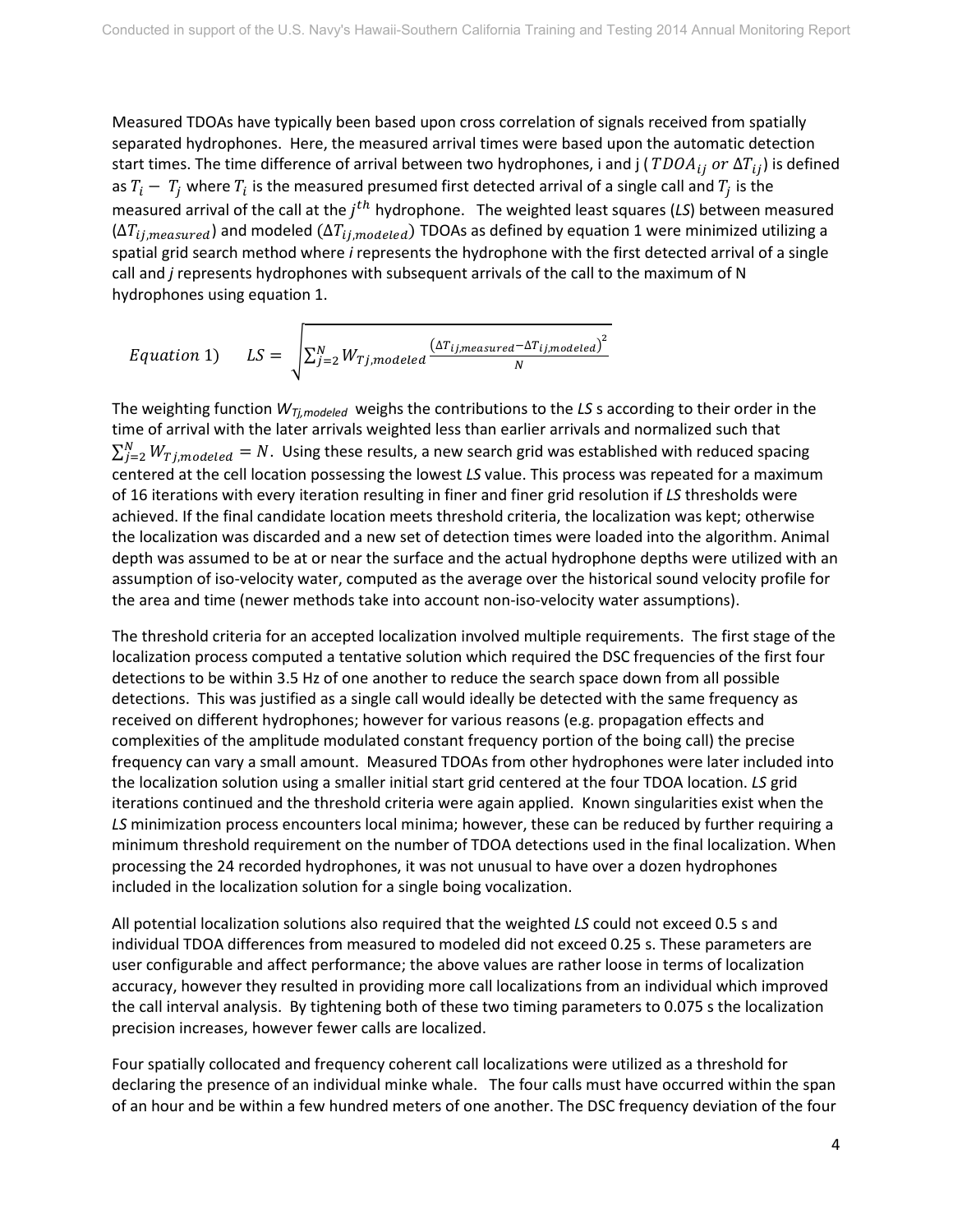calls also had to be within 5 Hz of one another. Spurious localizations were often characterized as isolated in space from true localizations. Spatial/temporal review of automatic localizations helped visualize individual animal movements over time. A temporal window of 1 h was utilized to review the minke boing localizations and estimate the number of individual minke whales present in the study area. At the end of a 1 h period the number of localized individuals in the preceding hour was logged.

Figure 1 shows four individual minke whales represented by the yellow X symbols for the period 1100 to 1200 GMT on 11 February 2012. The analyst would determine the number of localizations in the previous hour using features such as the time and distance between localizations, DSC frequency of calls, number of hydrophones in each solution, and the least squares of the localization solution. For the four animal locations shown in figure 1 the north-west and south-east animals had ten localizations each while the south-west individual had seven localizations and the north-east animal had eleven. The repeated localization times for each animal fit the 5 to 6 min typical boing call interval for minke whales. Currently, suitable data does not exist to ground truth the minke whale locations to determine the accuracies of the automated localizations or the probability of correct localization. This would require either acoustically tagged animals, towing a source that emitted simulated minke whale boing calls, or potentially a Monte Carlo simulation such as done in Helble et al. 2014 (submitted).

# *Density Estimation*

Density estimation of localized sperm whales was described in Ward et al. (2012) with two major assumptions: a) assuming that all periods of whale presence were identified, and b) all individuals vocalizing within the study area were included. In Ward et al. (2012) sub-sampling of the data was done to count whales with *k* samples periods over the available data period with the estimated average density of sperm whales given as shown in equation 2 where *n* is the number of individuals counted over their *k* 10 min sample periods, *A* is the study area (in km), *pp* is the proportion of the total time monitored (in min) and  $\hat{p}_v$  is the estimated proportion of time an individual whale vocalizes at least once in their 10 min sample intervals.

$$
Equation 2) \qquad \widehat{D} = \frac{n p_p}{A k \hat{p}_v}
$$

In Ward et al. (2012) *n/k* was the mean number of whales detected over the *k* sample periods. Here we did not sub-sample the available data but utilized the measured numbers of whales in each 1 h of available data, therefore our mean number of whales localized in all available data was equivalent to  $n/k$ . In addition, for this study  $p_p$  was 1.0 as all available data is utilized.

An estimation of minke whale density not only requires  $\hat{p}_{\text{v}}$  in the denominator of equation 2, but also the ratio of boing calling minke whales to all minke whales (i.e. the proportion of males to females and juveniles in this area). Given there were no current estimates for these two parameters, they were both set to 1.0 to represent a minimum average density of minke whales based on the observed mean number of boing calling minke whales present in any hour. For this study we also assumed that all vocalizing individuals in the study area were counted (probability of correctly localizing calling individuals=1.0) and that the probability of a false positive (declaring an individual present when actually not was =0). With these assumptions we can therefore provide an estimated minimum average density of minke whales for our study area (*A*) and time periods as simply

*Equation* 3)  $\widehat{D}_{min} = \frac{n}{A}$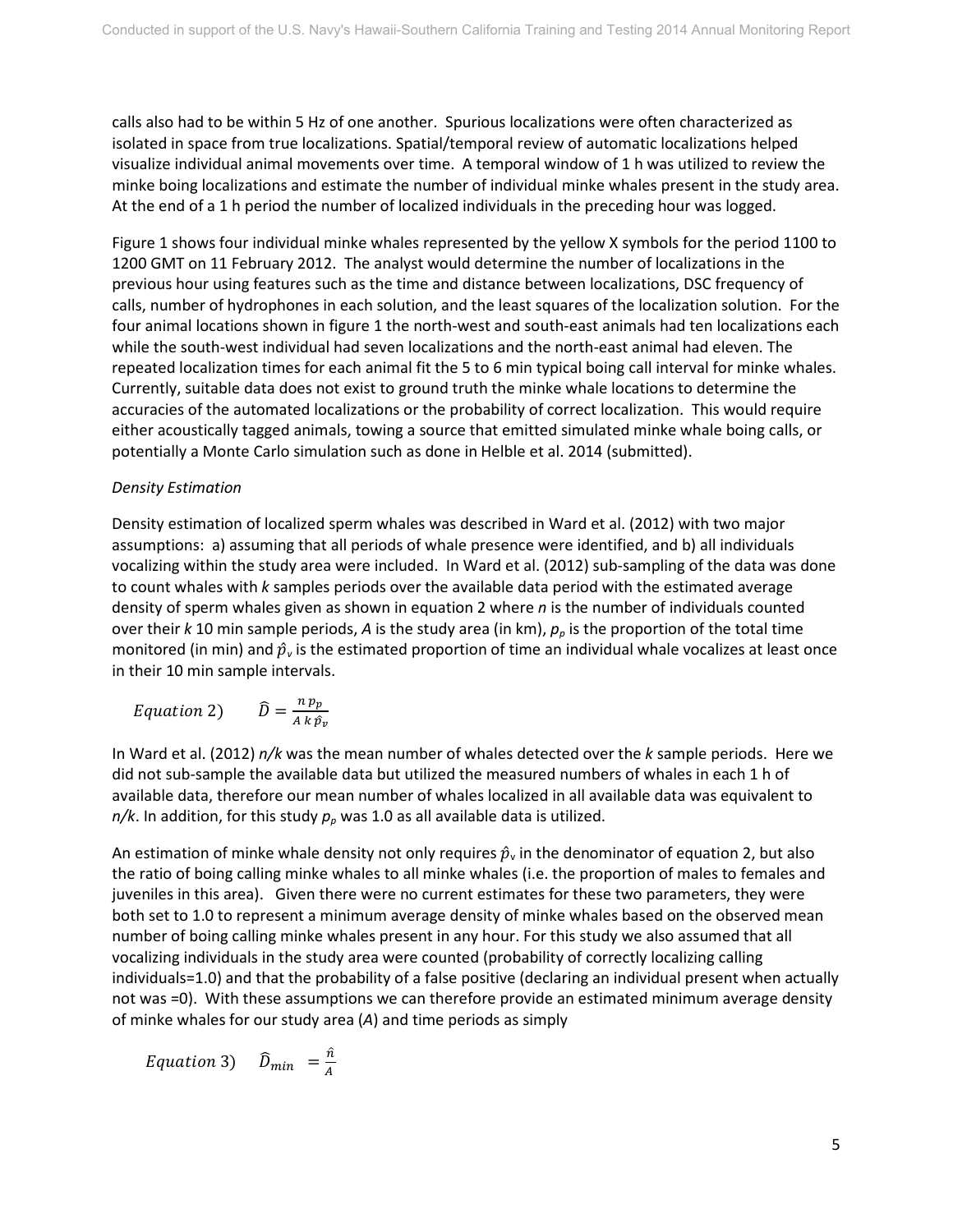where  $\hat{n}$  is the mean number of localized whales counted. Here we use 1 h intervals for measurement of animal counts.

The assumption of correctly counting all calling individuals with no false positives was not unrealistic given the methods utilized and the one h observation intervals. The typical minke whale boing rate is a call produced every 5-6 min; however when two calling animals are in close proximity the call rate increases to calls produced approximately every 0.5 minutes (Rankin and Barlow 2005, Thompson and Friedl 1982). Minke whales producing boing vocalizations at their typical rates would result in production of 10 to 12 boings in a 1 h observation interval if continuously calling. This increases the probability of localizing whales as multiple opportunities are given with only four localizations in the same area required. In addition, the chance of at least four incorrect localizations occurring in the 1 h observation interval, all within a few hundred meters of one another, with features of the DSC frequencies being within 3.5 Hz of each other, and the call intervals matching known minke boing rates was observed to be extremely low. Observation intervals shorter than 1 h resulted in less than perfect localization with potential false localizations, and intervals over a couple of hours resulted in duplicate counting of individual animals that stop and resume calling. The accuracy of the whale localizations have not been quantified and likely decreases with increasing distance from the hydrophones. Due to consistent analysis across temporal periods and use of the same hydrophones and processing algorithms, localization accuracy is believed to vary from +/- a few dozen meters within the hydrophone array to +/- a few hundred meters towards the outer boundaries of the study area.

Given the assumptions above, the variance of the density estimate is a function of  $\hat{n}$  and the coefficient of variation determined as the standard error (i.e. standard deviation of  $n$  divided by the square root of the number of samples) divided by the estimate  $(\hat{n})$  (Buckland et al. 2001). The 95% confidence intervals of the density are estimated assuming a lognormal distribution for the density estimate and a normal approximation to the distribution of log (density).

The average noise levels in the detection band utilized for automated minke boing detection (approximately 1300 Hz to 1450 Hz) is also of interest to ensure that the reduction of detections are not due to an increased noise level from the training activity (e.g. surface ship radiated noise and MFAS transmissions masking the calls). Data indicate that the increased noise level is small compared to the signal to noise ratios for boing calls detected on the PMRF range.

#### RESULTS

Seven hundred sixty-six hours of recorded acoustic data from 24 bottom-mounted hydrophones were collected before, during, and after the February 2011-2013 training events. Table 1 summarizes the number of hours of available data for each period of time (i.e. before, phase A, between phases, phase B and after) along with the mean  $(\hat{n})$  and 95% confidence intervals (CI) of the minimum density estimates for these periods of time for the 3,780 km<sup>2</sup> study area for the month of Februrary for the three years. As equation 3 indicates,  $\hat{n}$  is the minimum average density of minke whales in this study area over these time periods. Rather than sub-sampling from the 766 total h of available recorded data (255 h in 2011, 298 h in 2012 and 213 h in 2013) all 766 h of data were analyzed for the number of individually acoustically localized minke whales present in each hour. Although the estimated densities are different from year to year, the trend of the phase B densities being depressed compared to other periods hold. The 2013 phase B confidence intervals are large due to the mean estimate being close to zero at only 0.06. The 2011 after period also shows the highest estimated density for all periods.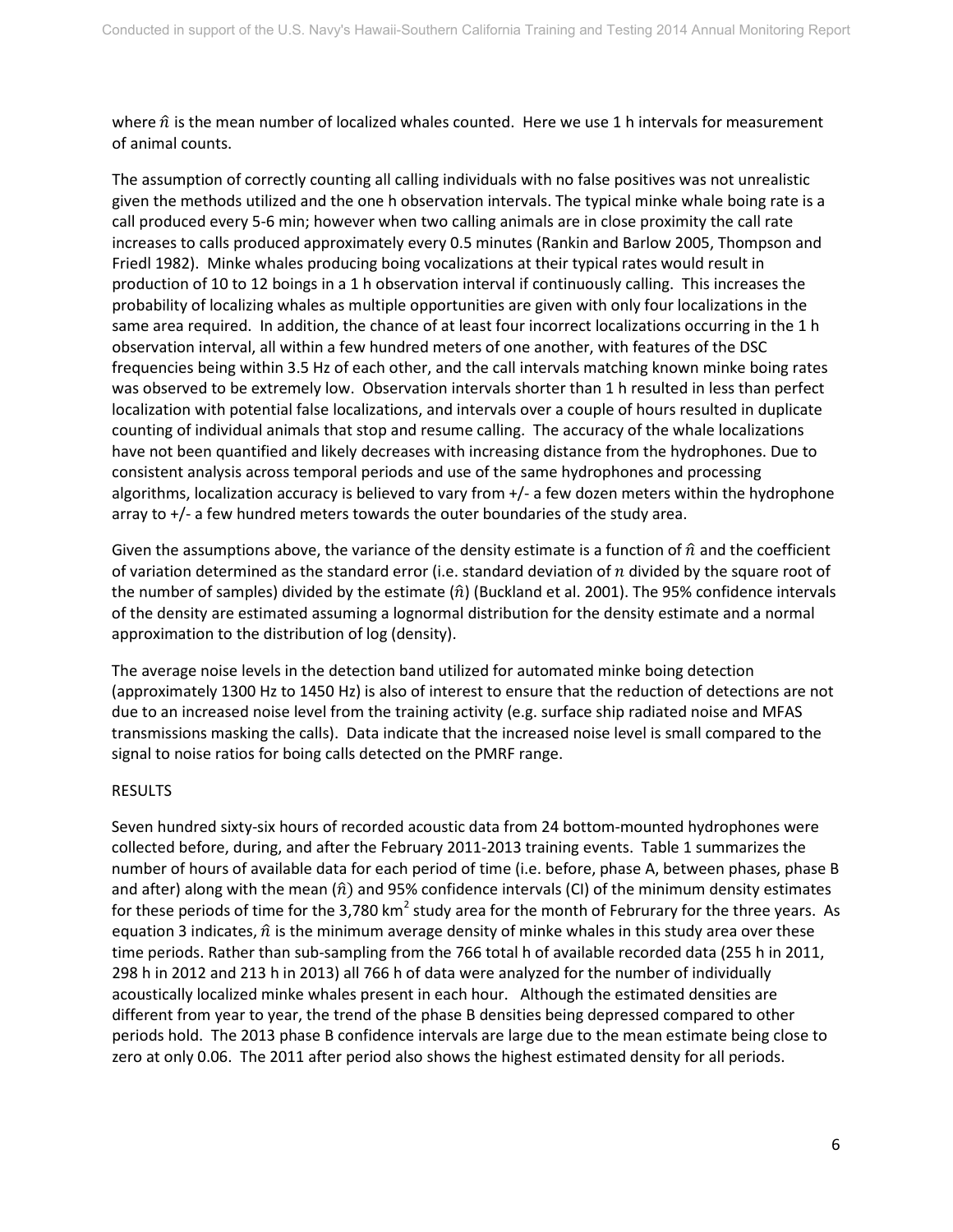Figure 2 provides time sequence plots of the number of localized boing calling minke whales in 1 h observation intervals  $(n)$  in the study area for all available recorded data with the different periods of time indicated for each year. Gaps seen between data values in Figure 2 indicate periods of time that recorded acoustic data were not available. Note that there was a weekend separating the two phases of the training only in 2013. Also note that in 2013 there was very little data (5 h) available before the training began and a gap of about six days from the end of phase B of the training event to the available after data. There is also a gap greater than two days between two available portions of the before data in 2012. There was a high amount of variability in the numbers of animals localized in the 1 h periods, as demonstrated in Figure 2. The number of localized minke whales present decreased over the years for the data analyzed, with a maximum of nine individuals localized in one observation period in the 2011 after data. The number of localized minke whales during phase B periods decreased relative to the other periods within the same year with the unique situation of no minke whales localized for 2.5 days after the start of phase B in 2013 (although numbers in 2013 are lower compared to the prior years).

To gain insight into the distributions of the number of acoustically localized minke whales present in 1 h observation intervals, histograms were generated for all periods of time (Figure 3). These histograms provide the number (min 0 max 9) of acoustically localized minke whales  $(n)$  that were present in the 1 h observation intervals with the number of total hours available (N) shown in the upper right of each histogram. As mentioned above, the phase B data for 2013 had very low detections of minke whales; 62 of the available 67 hours (93%) had no localizations. In addition, in 2013 the other periods of time (phase A, between and after) have a maximum of only one minke whale localized in the study area for the majority of the available hours. In 2011, there was a peak of four minke whales present for 28 of the available 64 h (44%) for the before period compared to the before period for 2012 with a peak of two whales for 34 of the available 94 h (36%). A comparison of the before period data with the phase B period data shows a trend of a reduced number of whales in phase B.

The number of localized minke whales in 1 h observation intervals was tested for normality using the Shipiro-Wilks normality test. The before periods for 2011 and 2012 data tested highly significant as nonnormal (p<0.001). The Mann-Whitney / Wilcoxon rank-sum test was therefore selected, given its ability to deal with non-normal distributions as well as the significant number of ties in the ranking process, to test if the means of any two distributions are the same.

The Mann-Whitney tests indicated that for the comparisons within periods across years (e.g. before to before, phase A to phase A, etc.) only the comparison of 2011 phase B and 2012 phase B had the same means (p=0.77); all other comparisons across years were significantly different (p values ranged from 0.044 to less than 0.001). Given the higher number of animals present in 2011 compared to 2012, this suggests the possible involvement of another factor which made the 2011 phase B similar to the 2012 phase B, as the 2011 phase B mean would otherwise be expected to be higher. The before periods represent the best estimate at baseline data, however the before periods had different means (p<0.05) across all paired year comparisons (i.e. 2011 to 2012, 2011 to 2013 and 2012 to 2013). The small sample size of the before data for 2013 (five hours) should be considered when interpreting tests involving that data. The fact that before periods over different years had different means suggests that the densities of calling animals in our baseline was different from year to year, and therefore interannual differences may factor into the differences observed across all sampling periods.

The Mann-Whitney tests of the 10 paired combinations involving phase B distributions *within* years (i.e. 3 paired tests in 2011, 3 paired tests in 2012 and 4 paried tests in 2013 due to the additional between period of time) the means all test as highly significantly different ( $p<0.001$ ). Phase B periods were the only periods of time with MFAS activity from naval surface ships and also the only period when the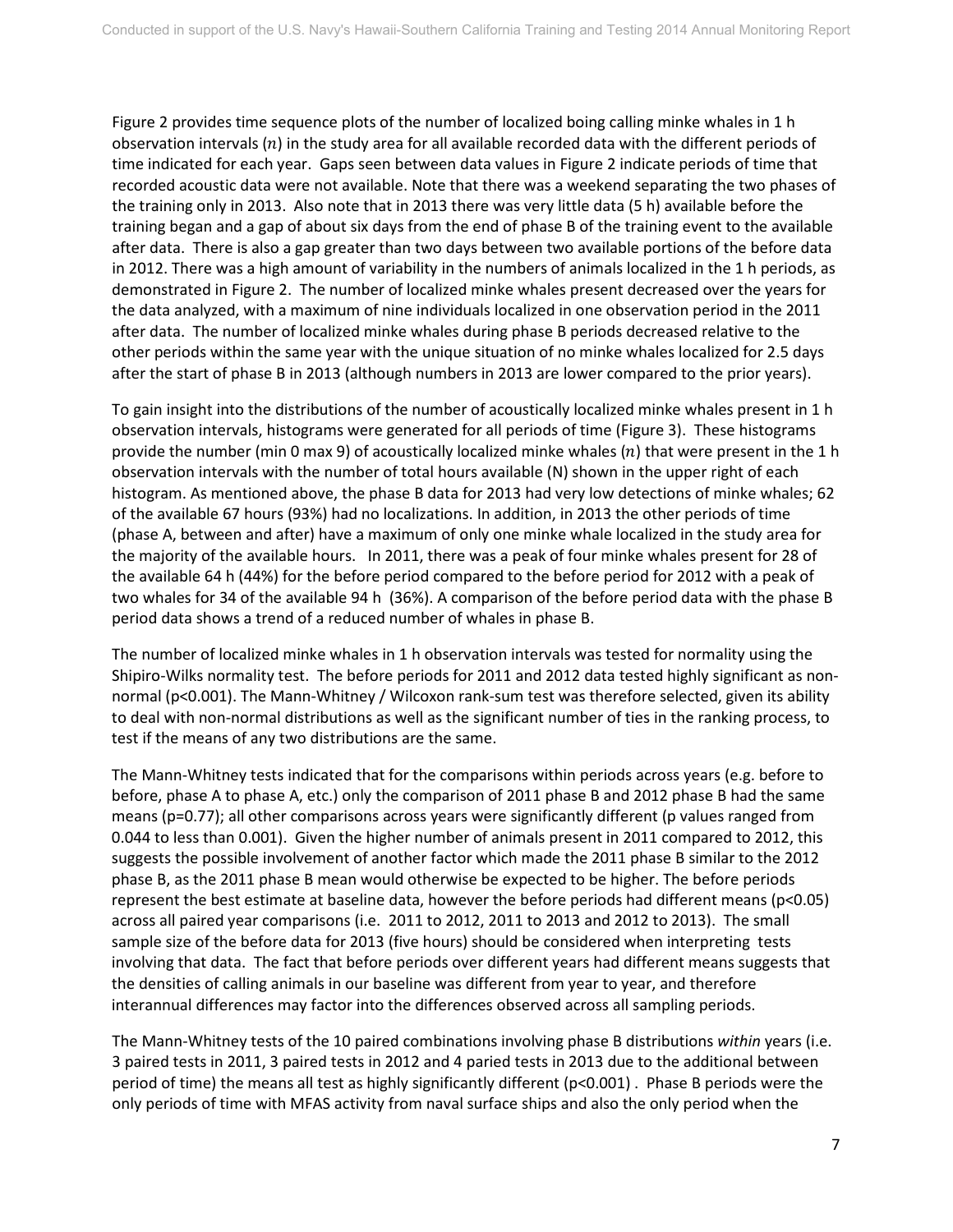mean number of animals in the study area was less than one per hour. This indicates that the phase B training activity impacts the number of localized minke whales, resulting in fewer calls as compared to the other time periods .

The Mann-Whitney paired tests involving phase A counts *within* years had mixed results compared with other periods of time (e.g. phase A to before, phase A to after). Phase A to before periods within each year all had statistically significant different means (p<0.05), as did the 2013 phase A to between period comparison (p=0.05). However, the phase A to after periods had means that were not siginificanlty different for 2012 and 2013 (p=0.709 and p=0.18 respectively). Thus, impacts of phase A training on minke calling behavior was not as clear as the phase B impacts and requires further study.

The results from the localizations in 2013 which utilized the 47 available hydrophones were similar to results using only the subset of 24 hydrophones for compatiability with 2011 and 2012 comparisons. As expected there were a few more localized animals at longer distances from the hydrophones. The Mann-Whitney test comparing the 47 to 24 hydrophone localizations across periods had means that were not significantly different across all periods. The sole exception to this was the after period (p=0.0106), when the larger number of hydrophones resulted in a higher mean number of animals per 1 h periods (1.95 compared to 1.41).

### DISCUSSION

The use of estimated densities of calling minke whales based upon individual minke whale localizations to investigate minke whale density and potential responses to Navy surface ship training activity is a new development in the science of acoustic detection, classification, and localization. This method is favored as much of the anlaysis, including localizations, was automated and it is not unreasonable to perform the analysis for all available data rather than sub-sampling the available data. The amount of minke whale calling (and resultant localizations) were shown to be reduced by the phase B training activities (surface ship training with MFAS) when compared with the available before period data.

North Pacific minke whales migrate from high latitudes where they feed to low latitudes presumably for breeding . Due to low avaialbility and detectability biases, there are not minke density estimates currently available for the Hawaii area. However, the average density for minke whales from a vessel based visual survey on summer feeding grounds in the Aleutian Islands and Alaskan waters reported by Zerbini et al. (2006) was 60 whales per 10,000 km<sup>2</sup>. Keeping in mind the different behavioral states (breeding vs. feeding grounds) but lack of any density estimates for minke in Hawaiian waters we compare our density estimate here to Zerbini's for a crude sanity check. The minimum density estimated here averaged over 2011 and 2012 was about 3.2 animals for this study area of 3,780 km<sup>2</sup>, which is about seven times fewer animals than one would expect if the Zerbini estimate is reduced to a similar size study area (i.e. 22.7 whales per 3,780 km<sup>2</sup>). However, given that these density estimates were only counting sexually mature males and were not corrected for proportion of time a calling whale is vocally active, they may actually be comparable numbers. For example, the assumption could be made that males are one-third of the population on breeding grounds, with females and calves/juveniles making up the other two-thirds. In addition, based on one observed boing call bout duration of 6 h and an inter-bout interval of 4 h, male minke whales could spend approximately 60% of their time calling at PMRF. Using those rough assumptions, the minimum density estimate would increase from 3.2 animals to 16 animals per 3,780 km<sup>2</sup>, falling closer to what one would estimate based upon Zerbini et al. (2006).

Since baleen whales do not rely on echolocaiton clicks when foraging like odontocete whales, baleen whale calling behavior is not easily predictable and is dependant on the whale's behavioral state. Thus,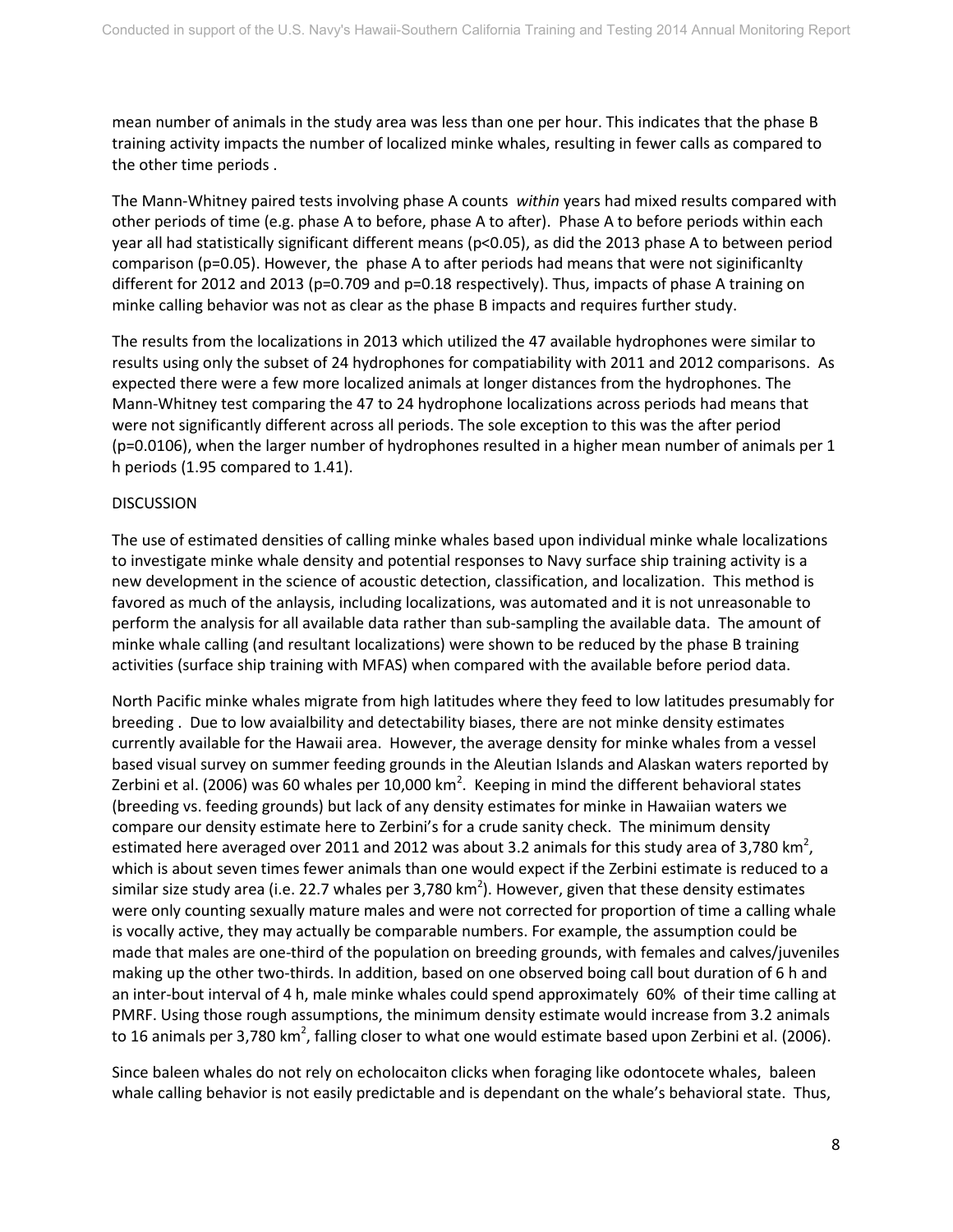while the measured numbers of localized minke whales vary from year to year it is not certain if the densities are varying at this rate or it may be different behavioral states with different calling behavior. Minke boing calling behavior is also density dependant since when two animals are relatively close to one another, call rates increase by a factor of over 10 (Thompson and Friedl 1982). This was occassionally observed in PMRF data with one of the animals typically ceasing to call after an increased call bout session with another calling whale. This behavior has also been observed in humpback whales, with singers joining or being joined by other males (Darling et al. 2006; Tyack 1981). However, in contrast to the behavior observed in calling minke whales, the singers typically join with non-singing males, rather than with another singing male. Individual minke whales have also been observed to cease calling for varying amounts of time before continuing calling. Thus, the proportion of time, on average, that a boing calling minke whale actually vocalizes is complex and potentially expensive to obtain (e.g. successfully attaching medium-term acoustic tags on multiple animals with multi-day attachment durations). Studies of humpback whale singer-to-overall population ratios have also been shown to vary from year to year but currently no similar data exists for minke whales wintering in Hawaiian waters.

The situation for February 2013 phase B was distinctive in that there were no localized minke whales for the majority of phase B; however, this year also had the lowest number of localized minke whales present compared to the other years. A unique situation was observed for the onset of this phase B activity. A minke whale that was nearly constantly vocalizing within the study area over the preceeding day was 14.9 km away and about 30 deg off of the ship's bow when the first, single MFAS ping in phase B was transmitted. The minke showed no apparent change in vocalization behavior after this single transmission. However, the minke ceased vocalizing approximately 15 min later when the ship changed course and began repeated transmissions with the whales location 9.2 km away and about 3 deg off the ship's bow. Several minutes later the ship passed near the last localized position of the now silent minke whale.

In contrast, a ship-whale encounter reported for February 2011 (Martin and Kok 2011) from a 1.5 h test case analysis for 16 February 2011 had a ship approximately 16.6 km from a boing calling minke whale, with the animal about 90 deg off the bow, when it began transmitting MFAS. In this case the minke continued vocalizing while the ship opened in range relative to the whale. Although the initial distances between the MFAS source ships and the localized minke whales were similar in these two examples (16 February 2011 and 19 February 2013), one instance had the ship moving away from the whale with no cessation of vocalizing, while the other instance had the ship appraoching the whale with a cessation of vocalizing. From analysis of only the 1.5 h test case in 2011 one might suspect there are not major impacts to boing calling minke whales from MFAStraining, however analysis of the 766 h reported herin, over three years and three training events, indicate an overall reduction in boing calling and localizations during the phase B time periods of the training events.

While phase B does involve periods of MFAS activity one should keep in mind the presence of the naval surface ships conducting manuevers in the area at speeds on the order of 18 km/hr. A boing calling minke whale was also observed to cease calling when a surface ship was headed towards it but not transmitting MFAS in the February 2014 training event (not included in this analysis). In this ship-whale encounter (18 February 2014) two surface ships were training on the PMRF range at the start of phase B of the training event (again after a weekend gap) but not transmitting MFAS. At 0720 GMT one of the ships transiting northerly on the range was 9.4 km from an individual localized minke whale that was 11 deg off its bow (i.e. closing geometry) when the whale ceased vocalizing. This indicates that the ship's heading and speed relative to the whale's position (and potentially the size of the ship) should be considered as a factor in cessassion of calling, rather than assuming that the MFAS trainingis the sole cause for the cessation of calling. Ship speed and heading relative to nearby whales will be obtained in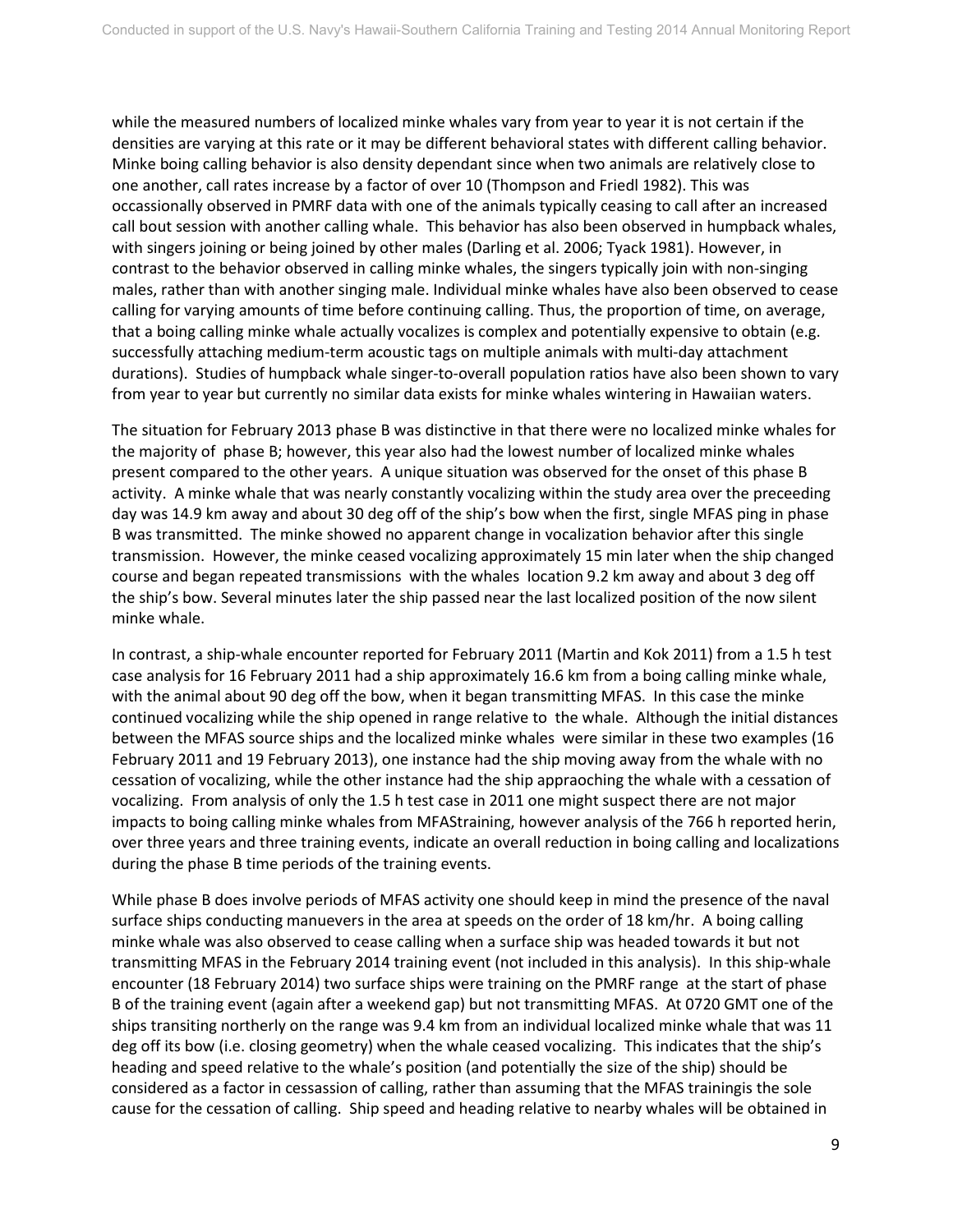future studies to gain more insight into this as well as estimated received levels on localized whales when MFAS is present. This has implications for other controlled studies such as the southern California BRS (e.g. DeRuiter et al. 2013, Goldbogen et al. 2013) and the 3S study (Miller et al. 2012).

This study presents conflicting evidence to whether the phase A part of the training event had an impact on boing-calling minke whales. This effect is less pronounced relative to the comparison between baseline/before data and the phase B data for 2011 and 2012. It is unclear what activity in phase A could be responsible for reducing minke calling behavior, but it could be related to surface range support craft movement (which are smaller than the vessels present during phase B), undersea vessel activity, or aircraft presense (both fixed and rotary wing) which occur both in phase A and phase B. The presence of both aircraft and boats have been shown to negatively affect baleen whales (e.g. Christiansen et al. 2013, Moore and Clarke 2002, Richardson et al. 1985). It could also be that the normal variation in the number of acoustically localized minke whales in 1 h observation intervals requires more hours of data than what is available for this study to fully represent the true variability of calling behavior when training is not occuring. Additional analyses of available data in other months that minke whales are present in Hawaii are planned to obtain better baseline information. Future data collection efforts will also focus on obtaining more data for before and after periods in attempt to better understand the impacts of US Navy MFAS training on whale behavior.

The use of standard statistical tests to compare the number of localized boing calling minkes violated some of the tests' assumptions. While the Mann-Whitney test is non-parametric and robust to matches in rankings, it does make assumptions that the data are independent and the variances similar. The independence assumption is of concern; if a minke whale is present in the study area at hour N, it is often also present and counted for other hours (e.g. N+1, N+2, …) for several hours or more in many cases. This could be handled by only counting the onset of boing bouts from an individual or by employing methods for dealing with the dependence of the observations (such as utilizing the autocorrelation of the observations). This is an area appropriate for future research. In spite of this concern, the number of localized minke whales were measured for all available data and the means and distributions of the before data were obviously different from that for the phase B periods.

## **CONCLUSIONS**

The use of widely spaced, bottom-mounted hydrophone arrays to detect, classify, and localize marine mammals and assess behavioral responses to US Navy training activity, is a powerful tool and is planned to be pursued for other whale species (e.g. humpback, fin, sei, and Bryde's whales) using available PMRF data. The large number of hydrophones on US Navy ranges provides unique opportunities to not only detect, classify, and provide presense information, but to also localize individual whales in the area. This conceptually simplifies density estimation for vocalizing whales to a census type measurement which can be considered a lower bound of whale density. Tracks of localized individuals can also be generated automatically which further reduces manual analysis when analyzing recorded data for the numbers of whales present and also allows a true snapshot-type density analysis. These types of analyses are not typically possible with towed hydrophones or a handful of seafloor autonomous data recorders, and localizing individuals over relatively large areas and over long time periods is not possible for most species with directional and attenuating higher frequency vocalizations. In addition, the cost for analysis of the range hydrophone data is low given the large quantity of existing data and relatively low cost to record additional data in the future. This favors use of the US Navy range hydrophones for monitoring marine mammals on (and near) the US Navy range rather than conducting separate types of acoustic data collections requiring deployment of autonomous recorders or towing of hydrohones from ships.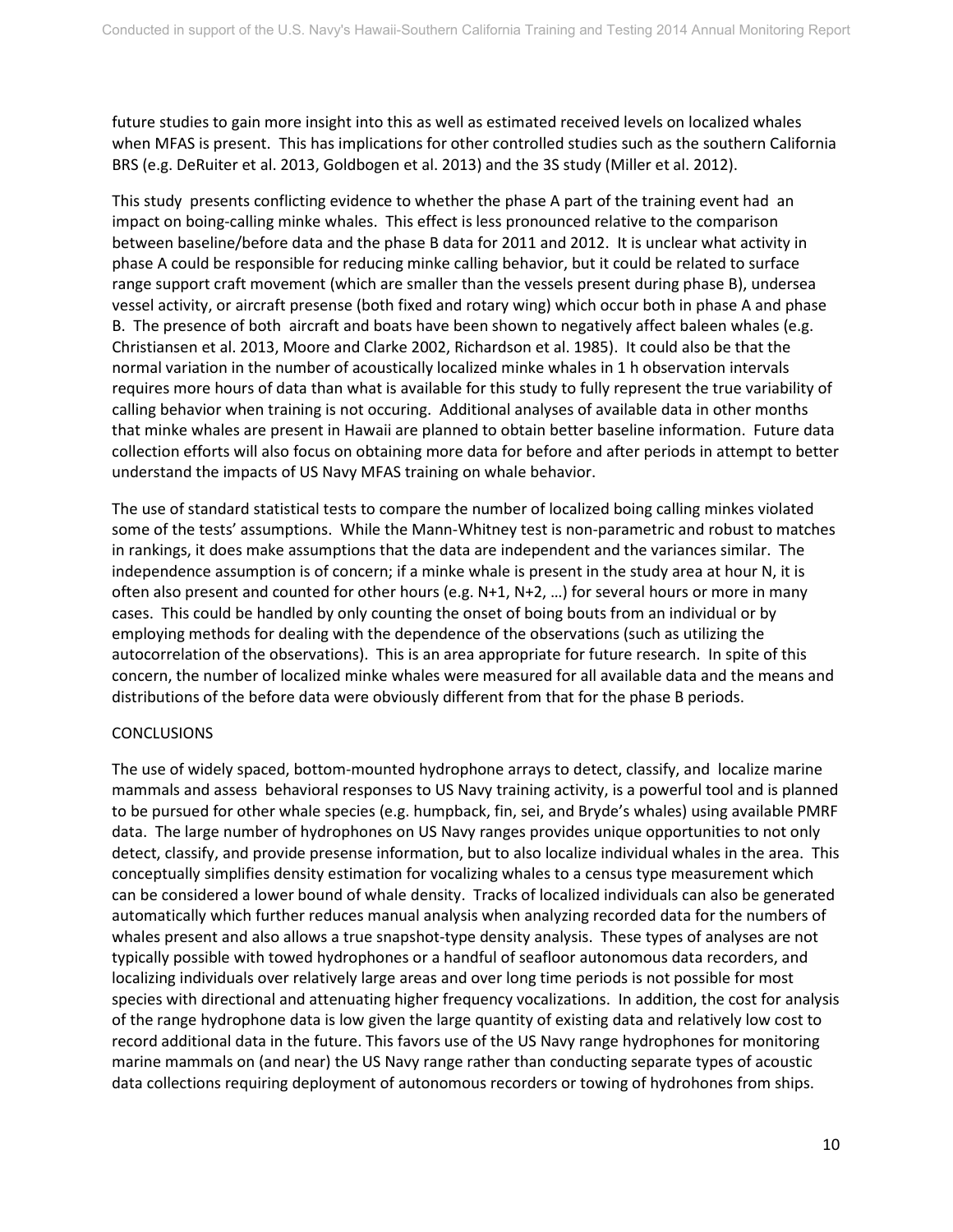In addition to providing minimum density estimates for minke whales, this analysis also documented a behavioral response of the estimated densities of calling whales related to US Navy training in the area. Previous studies of beaked whales with tags attached provide evidence that beaked whales depart an area during MFAS activity and later return (Tyack et al. 2011, DeRyuter et al. 2013). No similar data currently exists for minke whales, therefore it is not known if minke whales leave the area or simply cease calling. Finally, the one documented case of cessation of calling in response to a ship movement toward a minke whale indicates that cessation of calling may be attributable to more than just the presence of MFAS.

### ACKNOWLEGEMENTS

The support of personnel at PMRF in obtaining recordings of acoustic data is invaluable as without the acoustic data this type of analysis would not be possible. Financial support for this analysis and supporting research was provided by Commander Pacific Fleet, (Julie Rivers), the Office of Naval Research (Dr. M. Weise) and the Test Resource Management Center's Test and Evaluation/Science & Technology Program through the U.S. Army Program Executive Office for Simulation, Training and Instrumentation under contract W900KK-13-C-0019. Any opinions, findings and conclusions or recommendations expressed in this material are those of the authors and do not necessarily reflect the views of others.

#### **REFERENCES**

Buckland, S., D. R. Anderson, K. P. Burnhanm, J. L. Laake, D. L. Borchers and L. Thomas. (2001). Introduction to distance sampling. Oxford University Press, Oxford, U.K.

Castellote, M., Clark, C.W., and Lammers, M.O. (2012). Acoustic and behavioral changes by fin whales (Balaenoptera physalus) in response to shipping and air gun noise. Biological Conservation. Vol. 147, issue 1, pp. 115-122.

Christiansen, F., Rasmussen, and M., Lusseau, D. (2013). Whale watching disrupts feeding activities of minke whales on a feeding ground. Mar. Ecol. Prog. Ser. 478, 239-251.

Darling, James D., Meagan E. Jones, and Charles P. Nicklin. (2006). Humpback whale songs: Do they organize males during the breeding season? *Behaviour* 143, 1051-1102.

DeRuiter, S.L., B.L. Southall, J. Calambokidis, W.M.X. Zimmer, D. Sadykova, E.A. Falcone, A.S. Friedlaender, J.E. Joseph,D. Moretti, G.S. Schorr, L. Thomas, and P.L. Tyack. (2013). First direct measurements of behavioral responses by Cuvier's beaked whales to mid-frequency active (MFA) sonar. Biology Letters, vol. 9 no. 4.

Evans, D.L., Hogarth, W.T, England, G.R., Livingston, S.M. and Johnson, H.T. (2001). Joint Interim Report Bahamas marine mammal stranding event of 15-16 March 2000.

Goldbogen, J.A., B.L. Southall, S.L. DeRuiter, J. Calambokidis, A.S. Friedlaender, E.L. Hazen, E.A. Falcone, G.S. Schorr, A., Douglas, D.J. Moretti, C. Kyburg, M.F. McKenna, P.L.Tyack.(2013). Blue whales respond to simulated mid-frequency military sonar. Proc. Roy. Soc. B., vol. 280, no. 1765.

Helble, T.A., Ierley, G., D'Spain, G.,L. and Martin, S.W. (submitted). Automated acoustic localization and call association for humpback whales on the Navy's Pacific Missile Range Facility.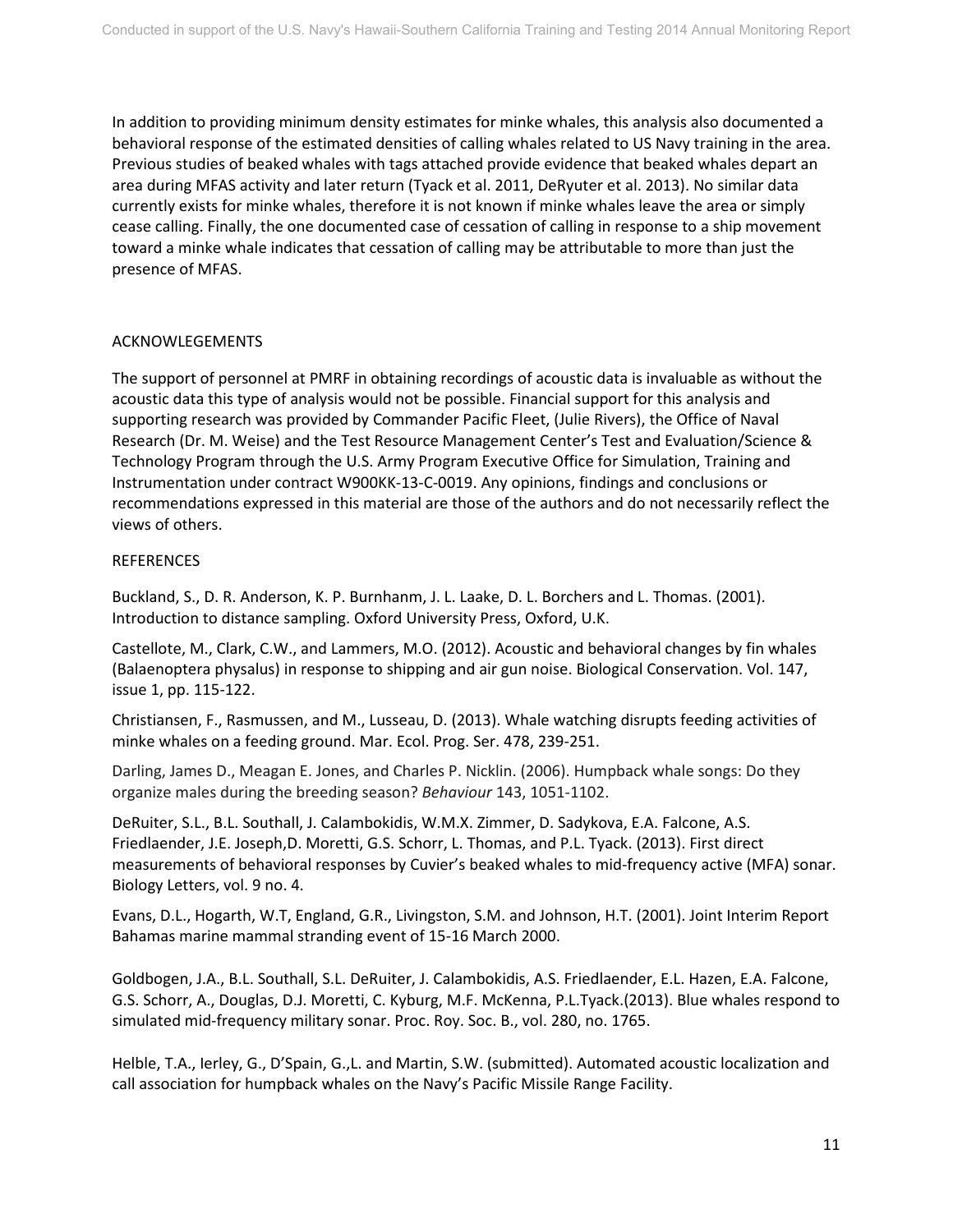Manzano-Roth, R.A., Martin, S.W., Matsuyama, B. and Henderson, E.E. (in process). Impacts of a U.S. Navy training event on beaked whale dives in Hawaiian waters.

Martin, S.W., Marques, T.A., Thomas, L., Morrissey, R.P., Jarivs, S., DiMarzio, N., Moretti, D. and Mellinger, D.K. (2013). Estimating minke whale (*Balaenoptera acutorostrata*) boing sound density using passive acoustic sensors. Mar. Mam. Sci. 29(1): 142-158.

Martin, S.W. and Kok, T. (2011). Report on Analysis for Marine Mammals Before, During and After the Feb 2011 Submarine Commanders Course training exercise, dated 08 September 2011.

McCarthy, E., Moretti, D., Thomas, L., DiMarzio, N., Morrissey, R., Jarvis, S., Ward, J., Izzi, A., and Dilley, A. (2011). Changes in spatial and temporal distribution and vocal behavior of Blainville's beaked whales (Mesoplodon densirostrius) during multiship exercises with mid-frequency sonar. Mar. Mamm. Sci. 27(3), 206-226.

Mellinger, D.K., Martin, S.W., Morrissey, R.P., Thomas, L. and Yosco, J.J. (2011). A method for detecting whistles, moans, and other frequency contour sounds. J. Acoust. Soc. Am. 129(6), 4055-4061.

Miller, PJO, Kvadsheim, P.H., Lam, F-P.A., Wensvenn, P.J., Antunes, Rl, Alves, A.C., Visser, F., Kleivane, L., Tyack, P.L. and Sivle, L.D. (2012). The Severity of Behavioral Changes Observed During Experimental Exposures of Killer (Orcinus orca), Long-Finned Pilot (Globicephala melas), and Sperm (Physeter macrocephalus) Whales to Naval Sonar. Aquatic Mammals. 38,4, p. 362-401.

Moore, S.E. and J.T. Clarke. (2002). Potential impact of offshore human activities on gray whales (*Eschrichtius robustus*), J. Cetacean Res. Manage 4(1):19-25.

Payne, R.S. and McVay, S. (1971). Songs of humpback whales. Science 173(3997), 585-597.

Rankin, S. and Barlow, J. (2005). Source of the North Pacific "boing" sound attributed to minke whales. J. Acoust. Soc. Am. 118(5), 3346-3351.

Richardson, W.J., Fraker, M.A., Würsig, B., Wells, R.S. (1985). Behaviour of bowhead whales (Balaena mysticetus) summering in the Beaufort Sea: Reactions to industrial activities. Biological Conservation 32, 195-230.

Richardson, W.J., C.R. Greene, Jr., C.I. Malme, and D.H. Thomson. (1995). Marine Mammals and Noise. Acadmenic Press , San Diego, CA.

Thompson, P.O. and Friedl, W.A. (1982). A long term study of low frequency sounds from several species of whales off Oahu, Hawaii. Cetology 45, 1-19.

Tiemann, C.O., Thode, A.M., Straley, J., O'Connell, V., Folkert, K. (2006). Three-dimensional localization of sperm whales using a single hydrophone. J. Acoust. Soc. Am. 120(4), 2355-2365

Tyack, P.L. (1981). Interactions between singing Hawaiian humpback whales and conspecifics nearby. *Behavioral Ecology and Sociobiology* 8.2: 105-116.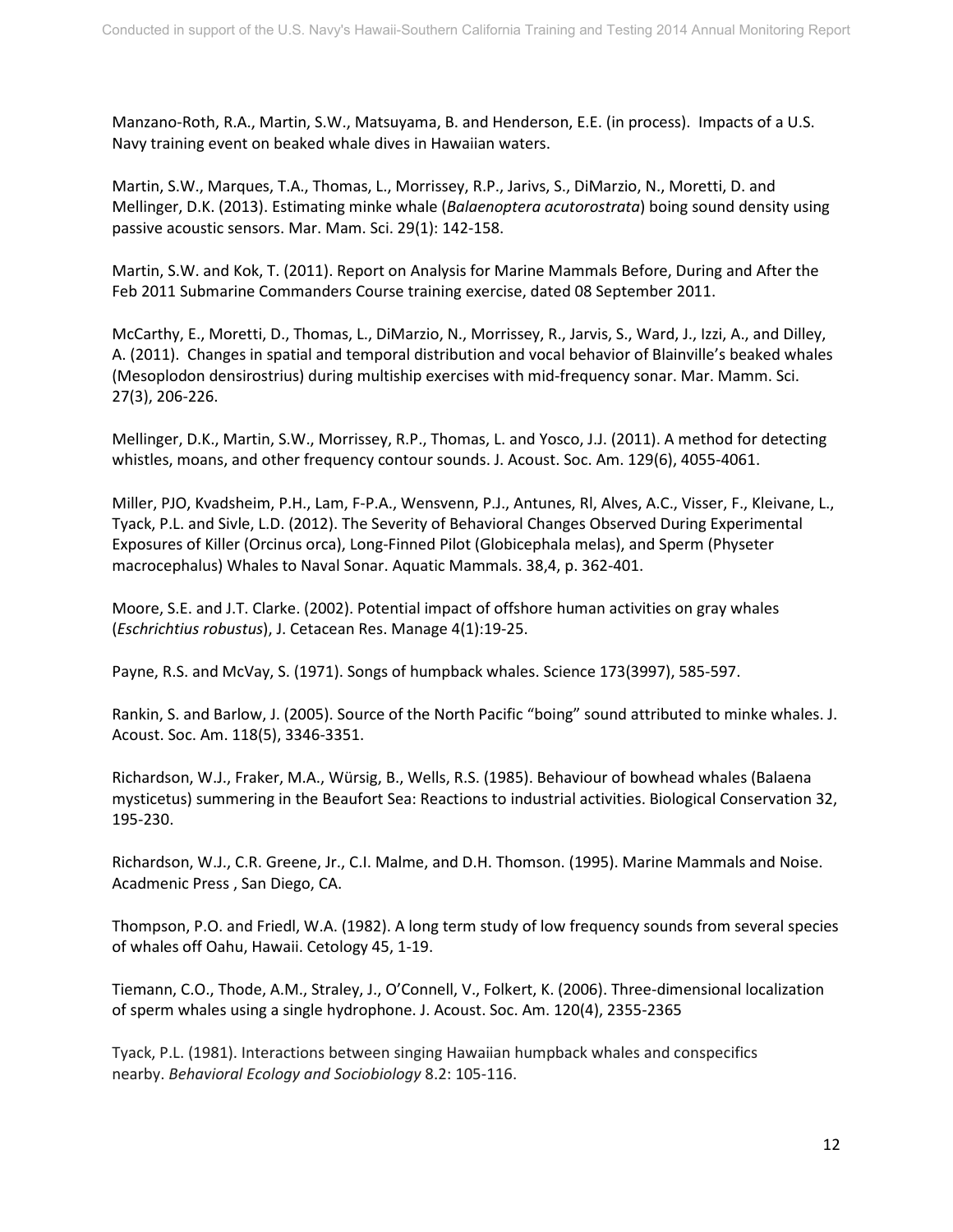Tyack, P.L., Zimmer, W.M.X., Moretti, D., Southall, B.L., Claridge, D.E., Durban, J.W., Clark, C.W., D'Amico, A., DiMarzio, N., Jarvis, S., McCarthy, E., Morrissey, R., Ward, J. and Boyd, I.L. (2011). Beaked whales respond to simulated and actual Navy sonar. PLoS ONE 6(3), 1-15.

Watkins, W.A. (1986) Whale reactions to human activities in cape cod waters. Mar. Mam. Sci. Vol 2, Issue 4, pp 251-262

Ward, J.A., Thomas, L., Jarvis, S., DiMarzio, N., Moretti, D., Marques, T.A., Dunn, C. and Claridge, D. (2012). Passive acoustic density estimation of sperm whales in the tonge of the ocean, Bahamas. Mar. Mamm. Sci. 28(4), 444-455.

Wenz, G.M. (1964). Curious noises and the sonic environment in the ocean. Pages 101-119 in W.N.Tavolga, ed. Marine bioacoustics. Volume 1. Pergarmon, New York, NY.

Zerbini, A. N., J. M. Waite, J. L Laake and P. R. Wade. (2006). Abundance, trends and distribution of baleen whales off Western Alaska and the central Aleutian Islands. Deep-Sea Research I 53:1772–1790.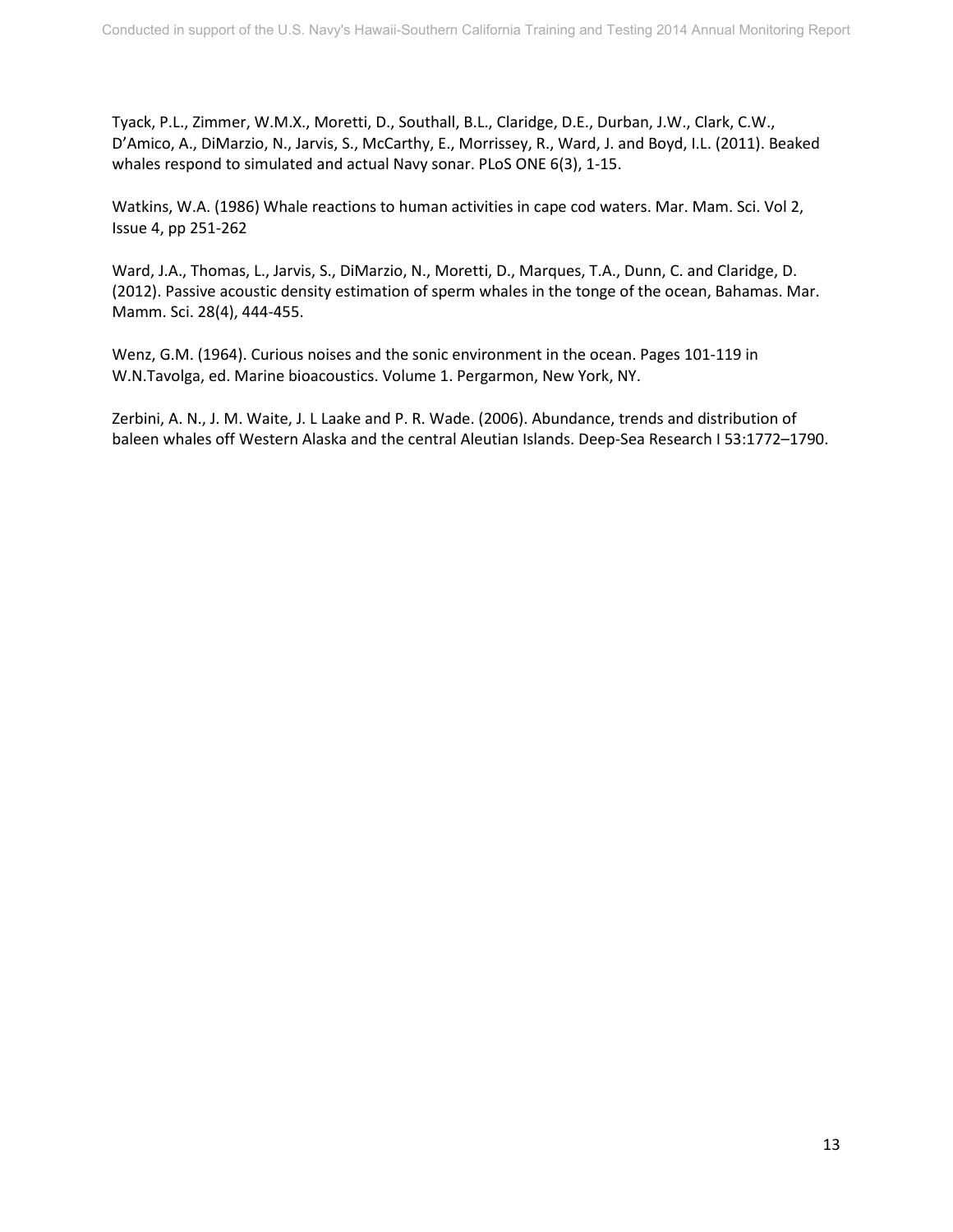

Figure 1. Display showing a chart view of the region with the 3,780 km<sup>2</sup> study area indicated in red. The Napali coast of the Island of Kauai is located in lower right. Blue numbers represent approximate locations of the 24 range hydrophones utilized in the analysis. Yellow X symbols indicate localizations of four minke whales (each containing from 7 to 11 separate localizations) for the 1 h period ending at 12:00 GMT on 11 February 2012.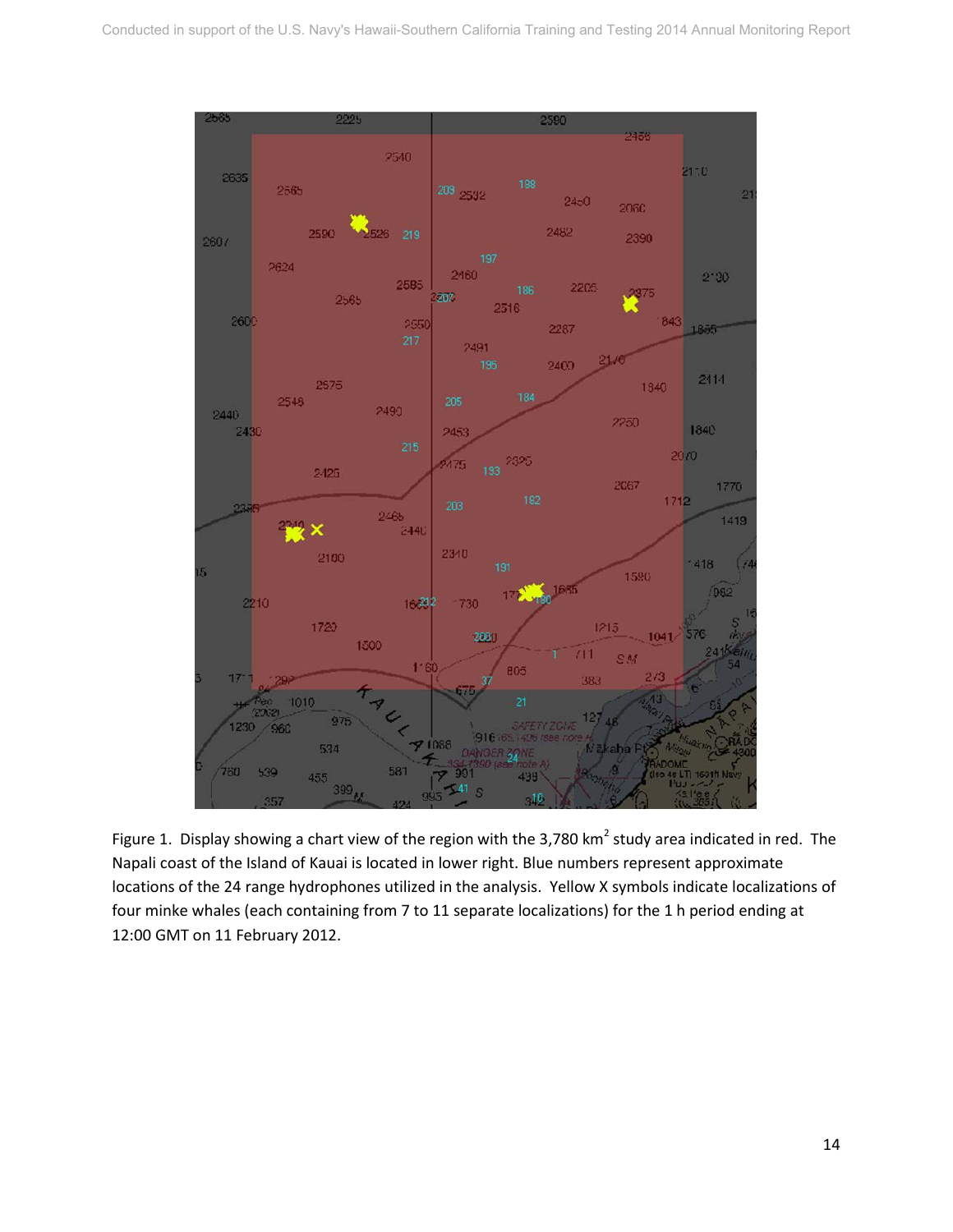

Figure 2. Number of minke whales acoustically localized in the study area in 1 h bins for February 2011 (A), 2012 (B), and 2013 (C). Labels on each figure represent the periods of time associated with the US Navy training activity (before, phase A, between, phase B and after). Blank periods indicate recorded data is not available.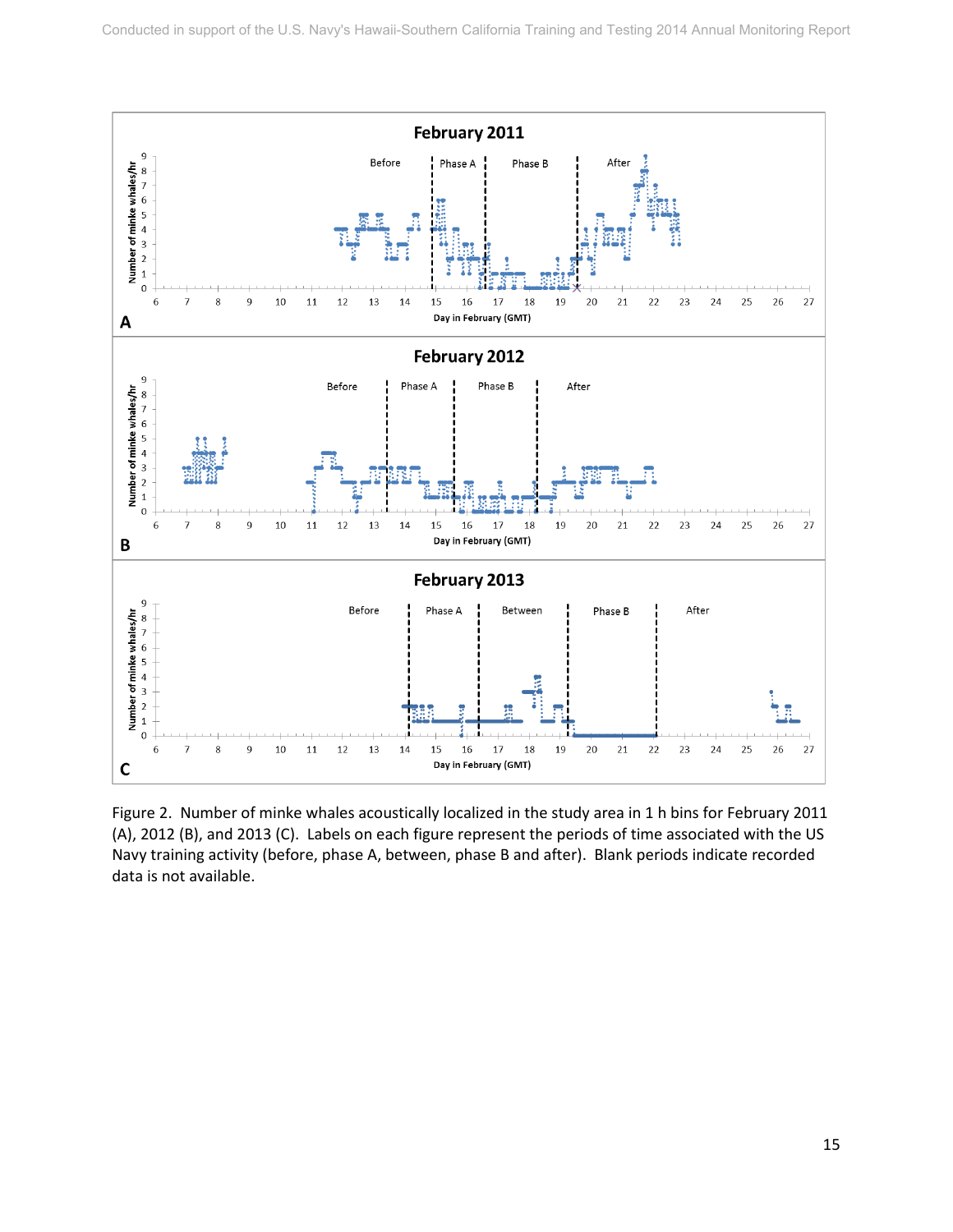|             |                                                                     | <b>Before</b>           | <b>Phase A</b>          | <b>Between</b>          | <b>Phase B</b>           | After                    |
|-------------|---------------------------------------------------------------------|-------------------------|-------------------------|-------------------------|--------------------------|--------------------------|
| Feb<br>2011 | $N$ (# 1 h periods)                                                 | 65                      | 42                      | <b>NA</b>               | 70                       | 78                       |
|             | min density of minke<br>whales per 3,780 $km^2$ :<br>$\hat{n}$ (CI) | 3.64<br>$(3.31 - 4.01)$ | 2.81<br>$(2.31 - 3.42)$ | <b>NA</b>               | 0.69<br>$(0.27-1.8)$     | 4.44<br>$(4.04 - 4.88)$  |
| Feb<br>2012 | $N$ (# 1 h periods)                                                 | 94                      | 51                      | <b>NA</b>               | 64                       | 89                       |
|             | min density of minke<br>whales per 3,780 $km^2$ :<br>$\hat{n}$ (CI) | 2.77<br>$(2.41 - 3.18)$ | 2.04<br>$(1.65 - 2.52)$ | <b>NA</b>               | 0.70<br>$(0.28 - 1.76)$  | 2.08<br>$(1.73 - 2.5)$   |
| Feb<br>2013 | $N$ (# 1 h periods)                                                 | 5                       | 52                      | 67                      | 67                       | 22                       |
|             | min density of minke<br>whales per 3,780 $km^2$ :<br>$\hat{n}$ (CI) | <b>NA</b>               | 1.21<br>$(0.84 - 1.75)$ | 1.58<br>$(1.14 - 2.19)$ | 0.06<br>$(0.001 - 4.63)$ | 1.409<br>$(0.93 - 2.12)$ |

Table 1. Estimated densities of calling minke whales with 95% confidence intervals and number of hours of effort in the study area of 3,780 km<sup>2</sup> offshore of Kauai, Hawaii by year for the months of February during the